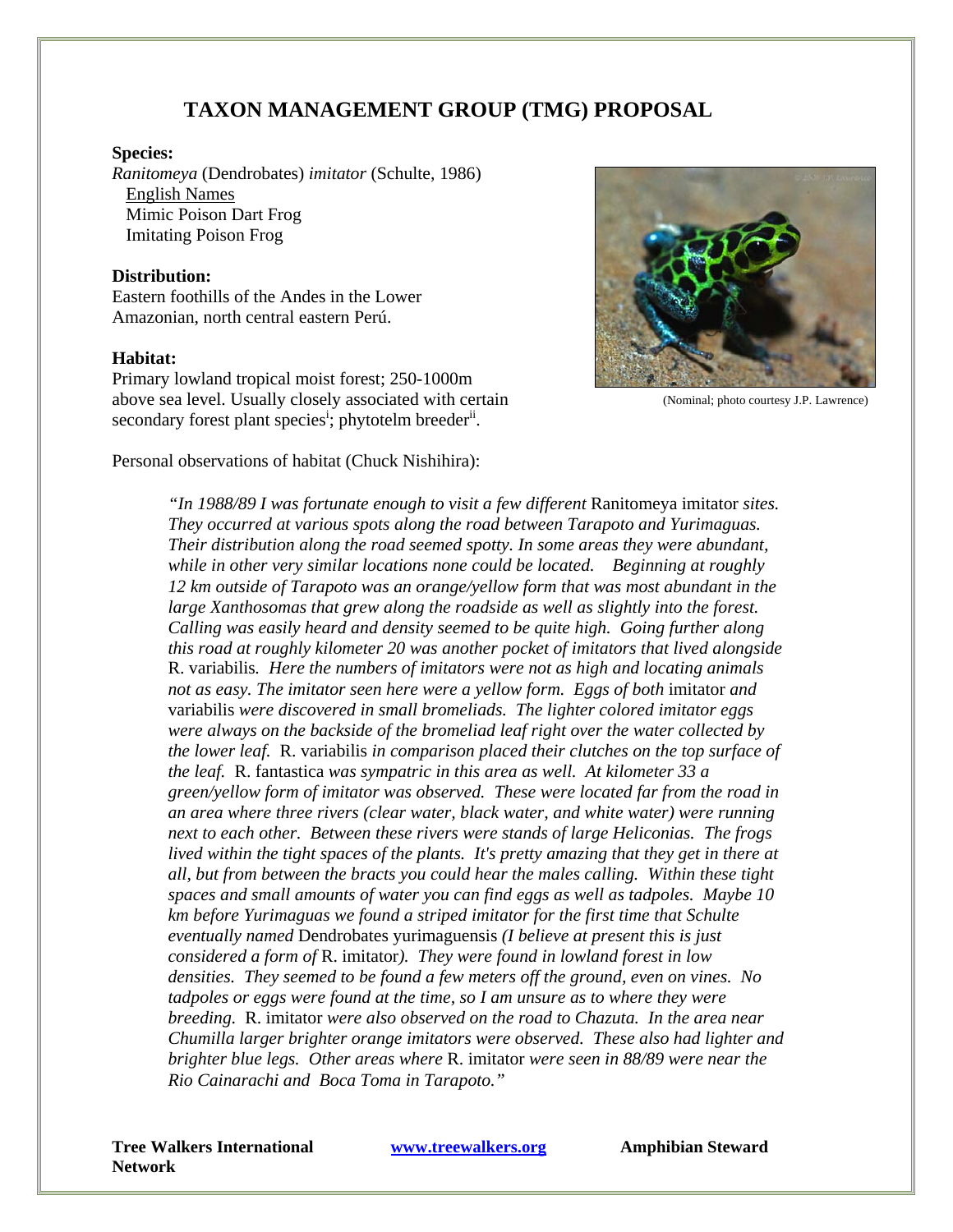# **Protected Status:**

• CITES, Appendix II

# **Conservation Statusii:**

- IUCN Red List *Least Concern* (as of 2004)
- Listed as Least Concern in view of its wide distribution, presumed large population, and because it is unlikely to be declining fast enough to qualify for listing in a more threatened category.
- No major threats, a widespread species with large areas of suitable habitat remaining. There is some localized habitat loss to different human activities such as agriculture. Small-scale illegal trade in this species has been observed.

| <b>Population</b><br><b>Name</b>        | Origin<br>(Location, Year) | <b>Notes</b>                                                           | <b>Management</b> |
|-----------------------------------------|----------------------------|------------------------------------------------------------------------|-------------------|
| <b>Nominal</b>                          | Europe, 1997-              | Represented by multiple lineages                                       | Track             |
| <b>Cainarachi Valley</b>                | Peru, 2006-07              | <b>INIBICO</b> imports; Locale data                                    | Manage            |
| <b>Intermedius</b>                      | Europe                     | Represented by multiple lineages                                       | Track             |
| <b>Chazuta</b>                          | Peru, 2007-                | <b>Understory Enterprises</b>                                          | Manage            |
| <b>Banded Intermedius</b>               | Germany                    | Multiple lines                                                         | Manage            |
| "Tarapoto"                              | Peru (?), ca. 1996         | Tor Linbo lineage                                                      | Track             |
| <b>Tarapoto</b><br>[Understory/INIBICO] | Peru, 2006-                | <b>Understory Enterprises and Sean</b><br>Stewart imports; Locale data | Manage            |
| <b>Yurimaguensis</b>                    | Germany 2005-06            | Represented by multiple lineages                                       | Track             |
| <b>Veradero</b>                         | Peru, 2006 -               | <b>Understory Enterprises; Locale</b><br>data                          | Manage            |
| <b>Bajo Huallaga</b>                    | Peru, 2008-                | <b>Understory Enterprises; Locale</b><br>data                          | Manage            |

## **Status in Captivity:**

**Note:** Population names denoted by quotation marks are named for their resemblance to frogs from a specific locality; however, there is not enough locality data available to confirm the origin of the captive population. Frogs from quoted populations should not be mixed with frogs from confirmed (unquoted) populations.







(Nominal; photo courtesy of Stacey and Tony Cotterman) (Cainarachi Valley; photos courtesy of Rob "Oz" Ossiboff)

**Tree Walkers International www.treewalkers.org Network**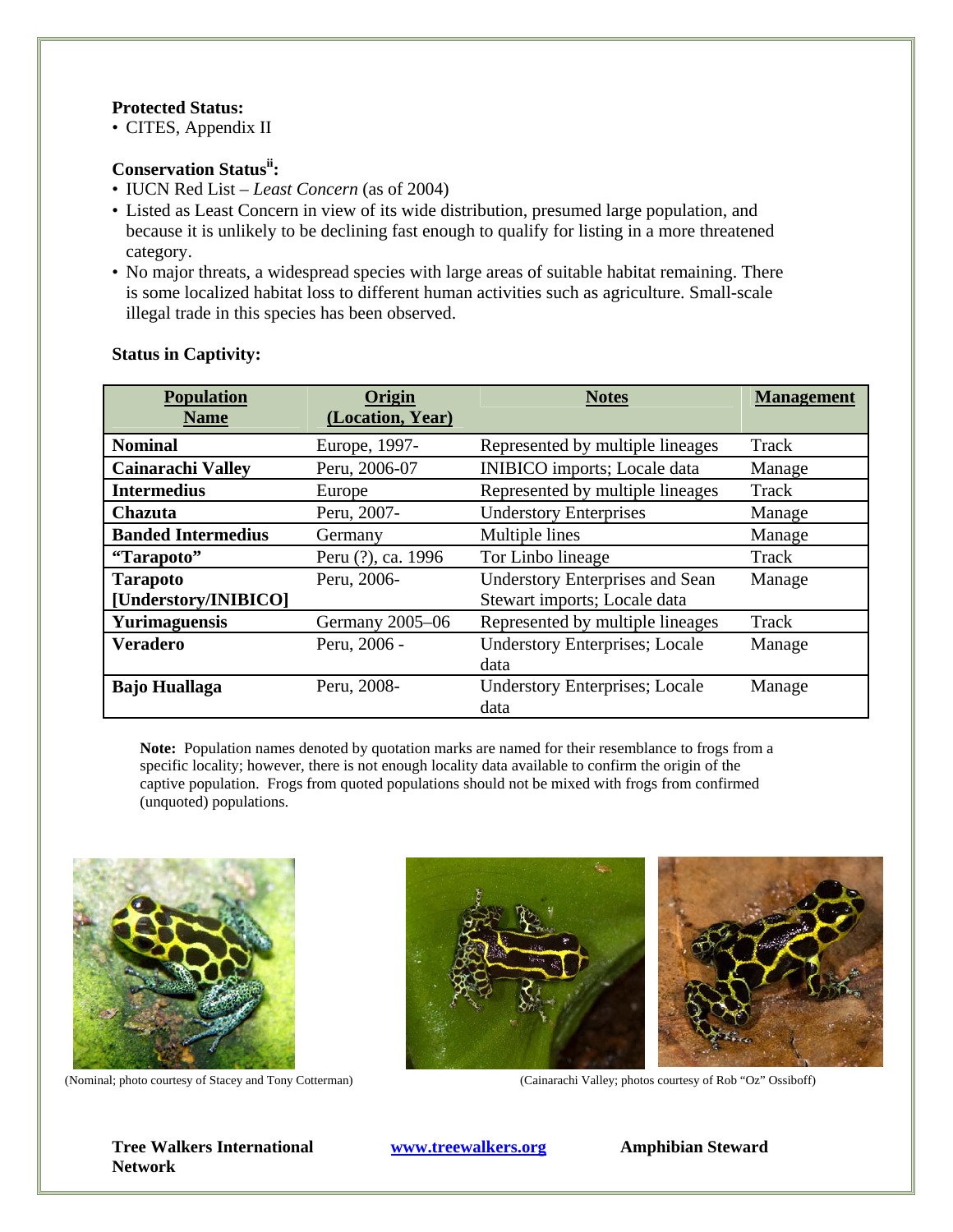







("Tarapoto"; photos courtesy Michael Khadavi [left] and Gary McCarthy [right]) (Tarapoto; Understory [left] and INIBICO [right]; photos courtesy Rob "Oz" Ossiboff)



(Yurimaguensis; photos courtesy Rob "Oz" Ossiboff)



(Bajo Huallaga; photo courtesy Jason Alkirwi)



(Veradero; photos courtesy Julio Rodriguez [left] and Jason Alkirwi [right])

**Tree Walkers International WWW.treewalkers.org Amphibian Steward Network** 



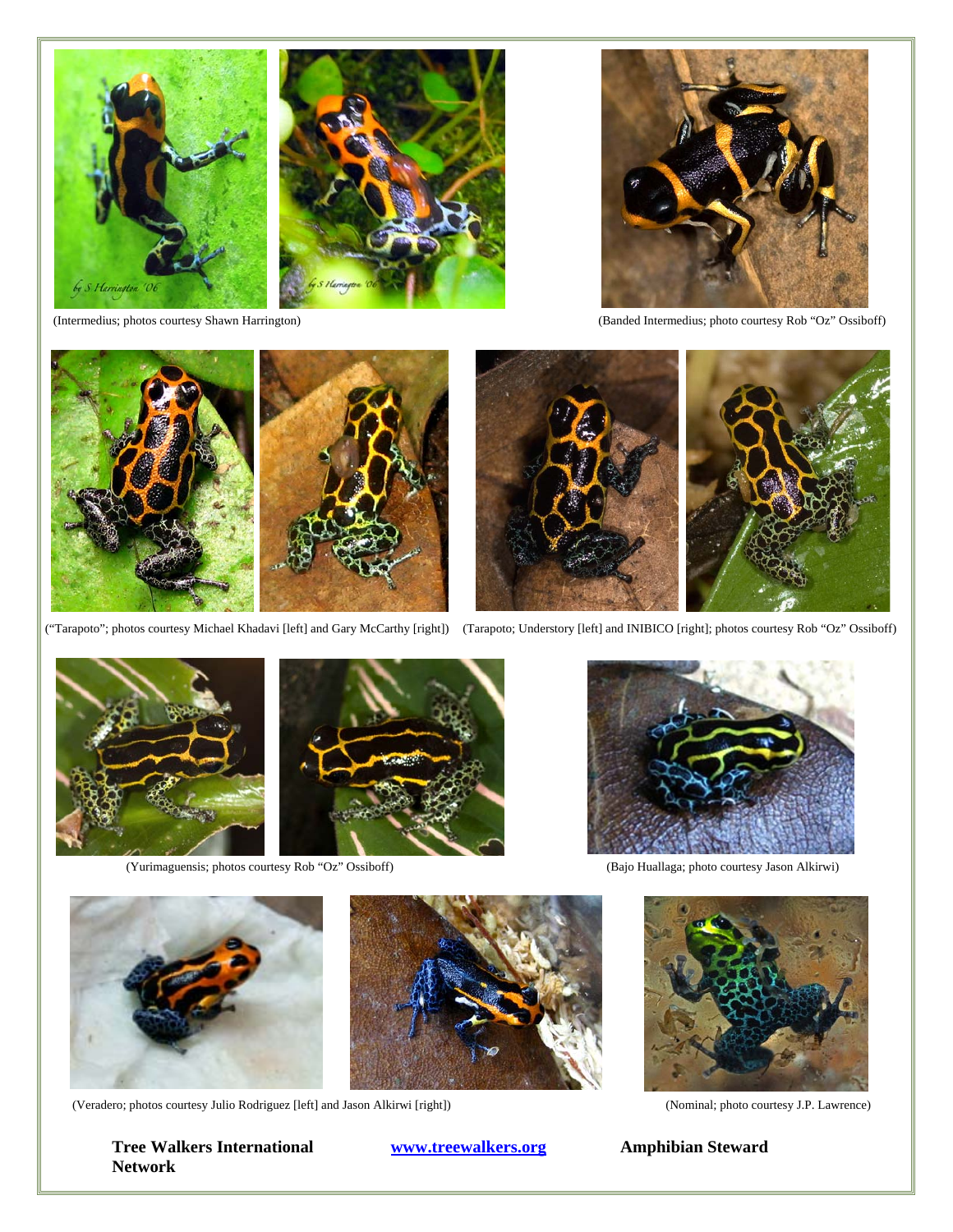# • Population Notes:

- o The **Nominal** population is composed of several lineages present in captivity. These lineages have been identified through the years according to the individuals who bred or imported the frogs (such as Sens, Nabors, Kelley, Putnam, and Tan). The exact origins of these frogs from the wild are not known, but given the knowledge of the natural populations of *R. imitator* in the wild, it is likely they originate from the Cainarachi Valley.
- o The **Cainarachi Valley** population was imported by the INIBICO project during 2006 and 2007. The earliest imports were divided and sold as "Green" and "Yellow"; these phenotypic variations were determined to come from the same variable contiguous population and should be managed as such.
- o The **Nominal** and **Cainarachi Valley** populations are phenotypically similar. However due to the locality data associated with the Cainarachi Valley population, the two populations should currently not be mixed.
- o The **Intermedius** population is composed of at least three lineages of frogs (Uhern/Kelley/Tarlton, Wolfe/Linbo, Nabors). The exact origins of these frogs from the wild are not known. However, given their similar phenotypes, it is possible they all originate from the same location. Additionally, the knowledge of the natural populations of *R. imitator* in the wild suggests that these frogs all come from a similar region (the area around Chazuta in the Huallaga Valley). Coupling the lack of definitive knowledge regarding the locality of these frogs along with their similar phenotypes to each other and a known population, the different lineages of Intermedius in the hobby should be mixed to maximize the genetic variability in the captive population.
- o The **Banded Intermedius** population in the hobby likely represents individuals from a distinct geographic location (south bank of the Huallaga Canyon); this population is sympatric with *R. summersi.* Although the exact origin of captive specimens is unknown, reports from individuals familiar with wild *R. imitator* population distributions support management of this form as a geographically distinct population (separate from other Intermedius) and as the only known captive representatives of this wild form.
- o Frogs from the **Chazuta** population are currently being bred by the Understory Enterprise program, but have not yet been made available to the private hobby. A small number of these frogs imported independently of the Understory project are currently being bred in North America. The Chazuta population is phenotypically similar to the hobby Intermedius, but since it has locality data associated with it and the Intermedius population does not, the two populations should not be mixed.
- o There are two Tarapoto populations currently represented in captivity. One population (**"Tarapoto"**) is represented by offspring from a small founder population of frogs that were believed to have been collected in the Tarapoto region of Peru in the mid-90's. The other population (**Tarapoto [Understory/INIBICO]**) is composed of frogs made available through the Understory Enterprises project (Mark Pepper/Manuel Sanchez; 2007-present) and an import of frogs by Sean Stewart in 2007. This population of frogs is variable with dorsal coloration ranging from gold to orange and leg coloration from green to blue (see Hicks, Tracy. *Tarapoto: Catching frogs in Peru.*Leaf Litter Magazine, TWI. Summer 2008, pgs. 11-14). Because of the known locality of the Tarapoto [Understory/INIBICO] population, it should not be mixed with the "Tarapoto" population.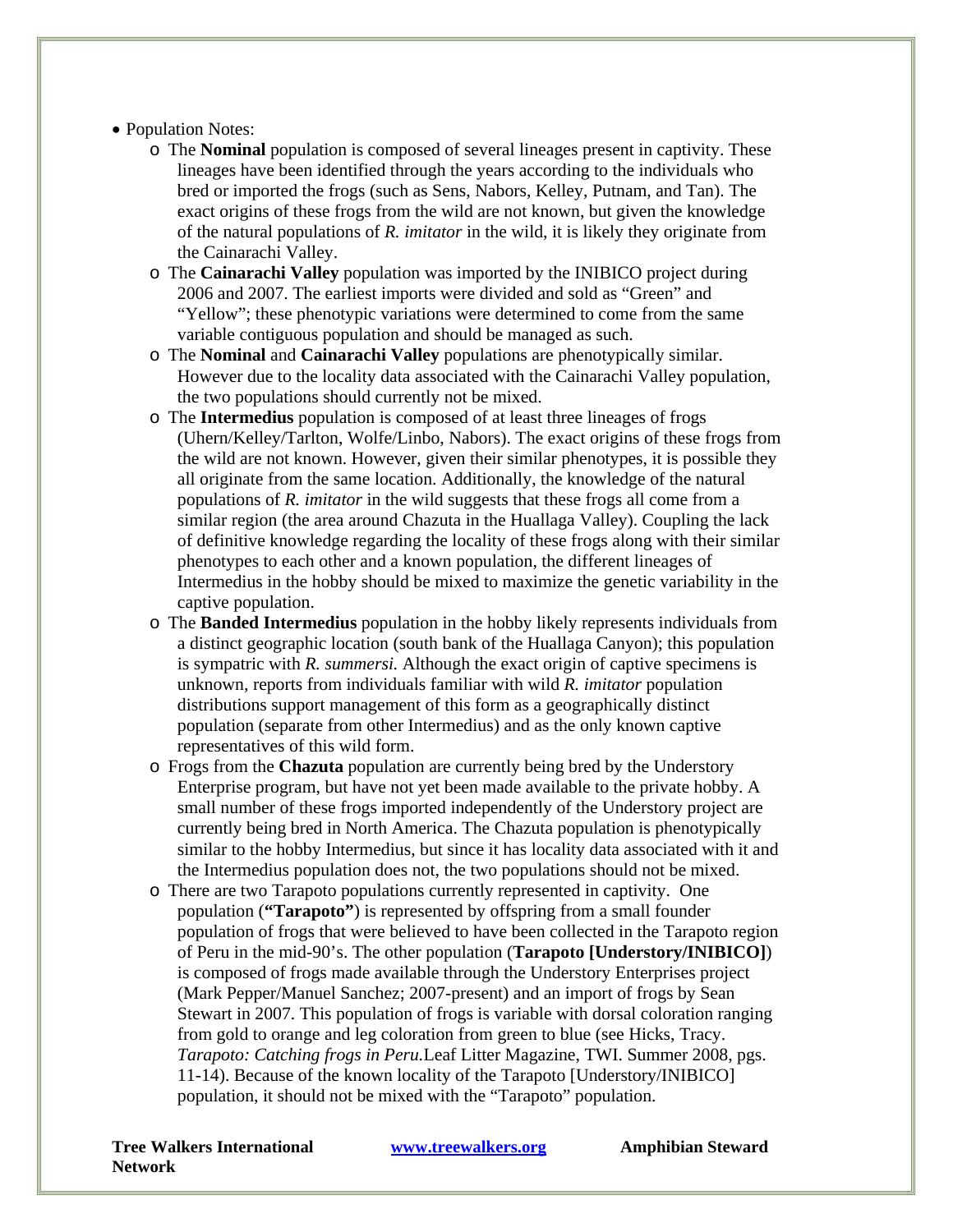- o The captive population of **Yurimaguensis** is represented by at least two lineages of frogs. One lineage (Werner) originated from captive bred German stock in 2005. Another population (Tan) originated from captive bred Czech Republic stock in 2006. As neither of these lineages can be traced back to an exact location, these lineages should be mixed. Any additional Yurimaguensis lineages lacking locality info should also be mixed with other lineages lacking locality data.
- o The **Veradero** population was made available to the North American hobby by Mark Pepper and the Understory program in early spring of 2009. These are the first offspring of locality specific Veradero legally available to private hobbyists. Frogs labeled as "Veradero" have been made available in the European hobby, and may make their way to the North American hobby in the future. However, at the time of publication of this TMP, no lineage or locality info was able to be associated with these frogs. So, at this time, only Veradero originating from Understory Enterprises will be managed as a population. Furthermore, until more information is collected, European origin "Veradero" should not be mixed with those from the Understory program.
- o The **Bajo Huallaga** population was made available to the North American hobby by Mark Pepper and the Understory program in early spring of 2009. These frogs are locality specific to the lowlands of NE San Martin and Loreto provinces, and are reputedly the most commonly occurring *R. imitator* phenotype in the wild. Although they may share some phenotypic similarities with Yurimaguensis, they represent a distinct captive population with locality data and should not be mixed.
- All populations of *R. imitator* have successfully reproduced in captivity.

#### **Suitability of Facilities Participating in this TMG:**

There will be numerous small widely scattered private facilities participating in this program. As this is a small frog  $(17 - 22 \text{mm})^{iii}$ , they do not require extraordinarily large or elaborate enclosures. They can be maintained in tanks as small as 10 gal. (38 l), although larger, vertically oriented enclosures are recommended. These frogs require high levels of relative humidity, which is best achieved through enclosure design. Temperature ranges must be maintained year-round between  $18.3 - 26.7$ °C (~65 - 80°F); facilities must be prepared to correct/prevent exposure of the animals to temperature extremes.

#### **Husbandry techniques:**

Successful husbandry techniques for *R. imitator* have been determined. They have been maintained in standard aquariums set-up horizontally or vertically, containing substrate (LECA, coco fiber, soil, etc.), leaf litter, and appropriate plants. Bromeliads are used extensively by the frogs for sleeping, egg deposition, tadpole rearing, and hiding. Film canisters, positioned vertically or at an angle and containing a small pool of water in the bottom are used for egg deposition and tadpole rearing. Eggs may even be laid on the glass of the enclosure. *R. imitator* can be maintained on a diet consisting primarily of fruit flies (smaller species, such as *Drosophila melanogaster* are preferable over the larger species, such as *D. hydei*), although supplementation with other feeder insects (springtails, isopods, aphids) is recommended and likely beneficial to their health in captivity.

#### **ASN partners within the TMG:**

TMG Point Person: Sarah Smith (imitator "dot" tmg "at" treewalkers "dot" org)

- Rob "Oz" Ossiboff
- Shawn Harrington
- Nate Paull

**Tree Walkers International www.treewalkers.org Network**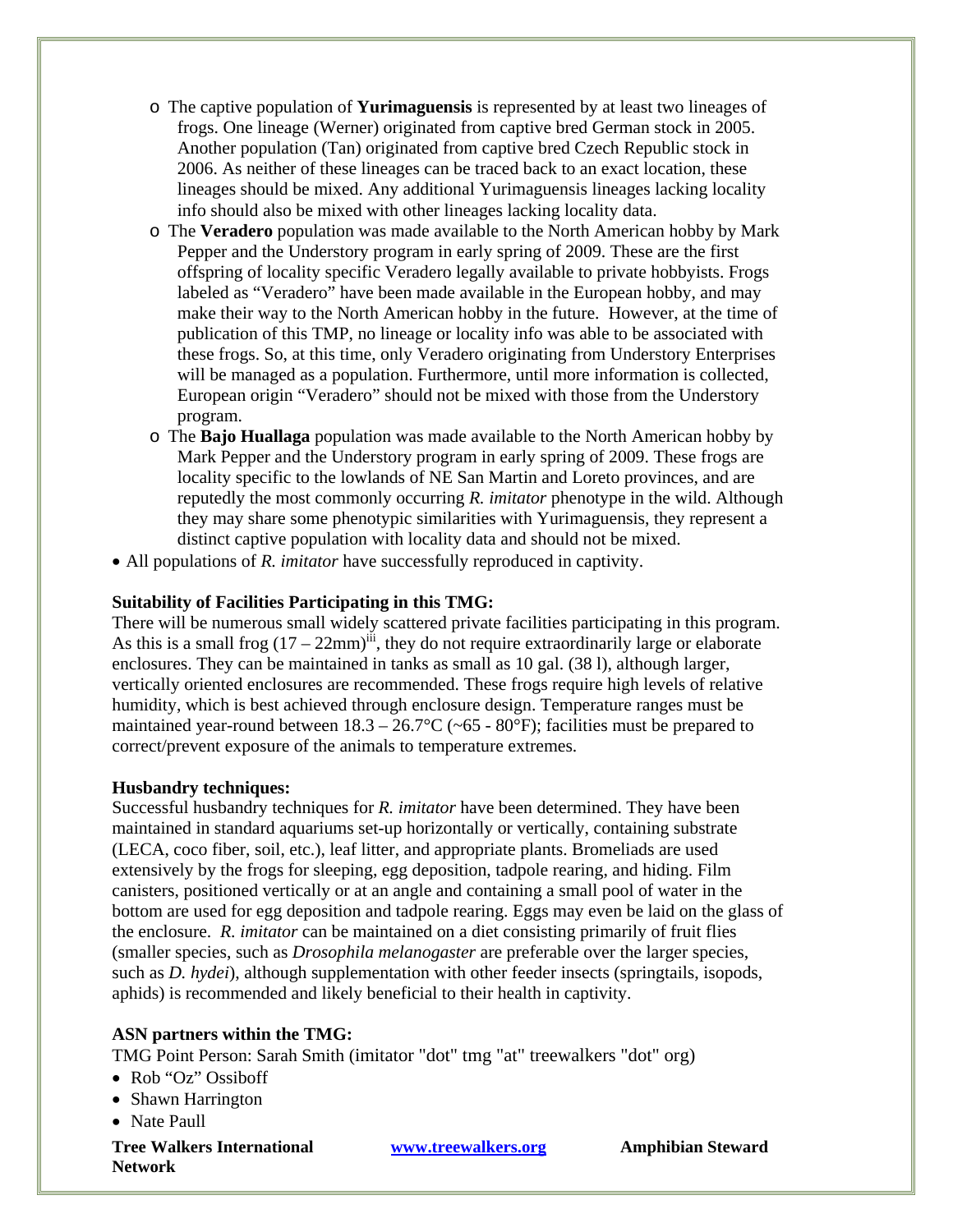## **Ultimate Goal of the Captive Populations:**

Maintaining a viable population (combinations of individual pairs and small groups) over time.

The goals are i) to establish a captive assurance colony of the Cainarachi Valley, Tarapoto [Understory/INIBICO], Banded Intermedius, Chazuta, Veradero, and Bajo Huallaga *R. imitator* populations in North America to preserve the possibility of reintroduction should it become necessary, ii) maintain the other *R. imitator* populations in captivity in numbers adequate to prevent losing them in captivity, and iii) to develop successful techniques for husbandry/reproduction of both populations.

#### **Genetic and demographic goals:**

The Cainarachi Valley and Tarapoto [Understory/INIBICO] populations will be managed with a large enough base of founder stock to retain diversity ( $>90\%$ ) for over 100 years. The rest of the populations will be maintained to maximize genetic diversity with the given founder population.

## **Number of founders and potential founders existing and number needed:**

- Cainarachi Valley: There are at least 166 potential Cainarachi Valley population founders currently in North America, although not all are in the ownership of ASN partners [personal communication – Sean Stewart]. No additional potential founders for the Cainarachi Valley population are required for importation into North America.
- Tarapoto [Understory/INIBICO]: There are at least 56 potential Tarapoto [Understory/INIBICO] population founders currently in North America, although not all are in the ownership of ASN partners [personal communications – Mark Pepper, Sean Stewart]. No additional potential founders for the Tarapoto [Understory/INIBICO] population are required for importation into North America.
- The exact number of population founders for the remaining populations of *R. imitator* is unknown. Additionally, as many of the imported frogs were CB animals, their relatedness to each other is also unknown.

# **Origin and location of founders and potential founders:**

Specimens from the Cainarachi Valley and Tarapoto [Understory/INIBICO] populations in North America were exported to the US from Peru (Understory Enterprises, Sean Stewart); specimens from the other populations were imported to the US from stock in Germany, the Czech Republic and potentially other European countries.

#### **Target population size:**

The total minimum number of specimens required to genetically and demographically manage the Cainarachi Valley and Tarapoto [Understory/INIBICO] populations will be 70; up to 120 individuals would be desirable.

# **Define length of program:**

Long-term program with a 100 year goal.

# **Identify sources for specimens included in this Management Plan:**

Substantial numbers of specimens are in private collections that will hopefully become ASN partners in the future. In order to acquire the numbers of potential founders that is called for

**Tree Walkers International www.treewalkers.org Network**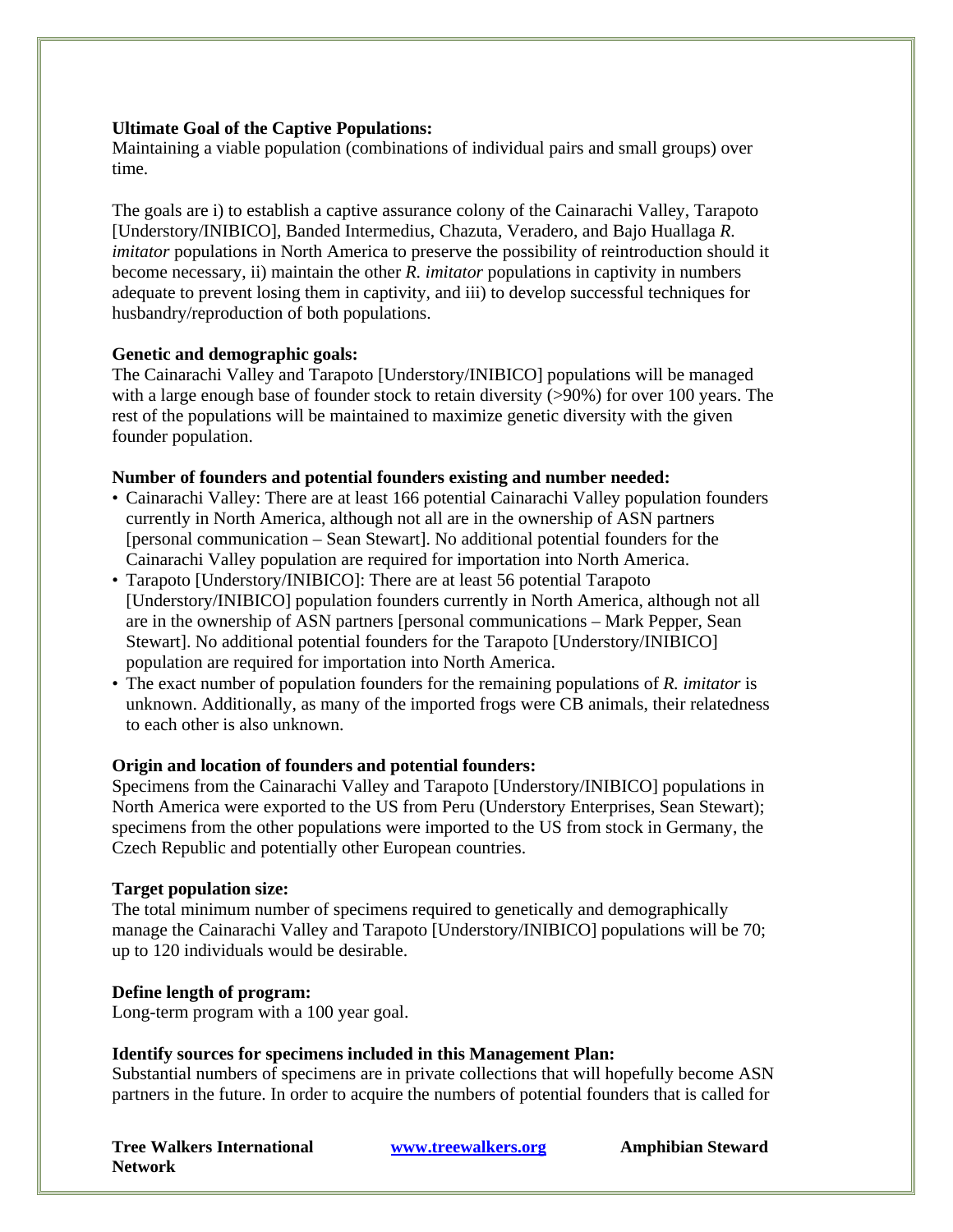in the management plan, the TMG will have to actively recruit specimens. An effort should be made to acquire additional unrelated specimens via the INIBICO and Understory projects.

## **TMG plan for managing this species:**

*R. imitator* should be managed as pairs or small breeding groups with each individual identified. The variable nature of the dorsal spotting of the species should allow for easy and rapid identification of specific individuals. Exceeding a target population size of 70-120 specimens and managing surplus specimens will not be an immediate problem. Offspring produced will be placed preferentially with other ASN partners, but surplus offspring will be made available for sale to the general hobby. Field studies to determine the natural history and size of the wild population should be encouraged and supported.

# **Current Bibliography:**

- Caldwell, J. P., and Summers, K. D. (2003). ''Imitating poison frog, Dendrobates imitator.'' Grzimek's Animal Life Encyclopedia, Volume 6, Amphibians. 2nd edition. M. Hutchins, W. E. Duellman, and N. Schlager, eds., Gale Group, Farmington Hills, Michigan.
- Lötters, S. and Vences, M. 2000. Bemerkungen zur Nomenklatur und Taxonomie peruanischer Pfeilgiftfroesche (Anura: Dendrobatidae: Dendrobates, Epipedobates). Remarks on the nomenclature and taxonomy of Peruvian poison frogs (Anura: Dendrobatidae: Dendrobates, Epipedobates). Salamandra 36(4): 247-260.
- Lötters, S., Reichle, S. and Jungfer, K.H. 2003. Advertisement calls of Neotropical poison frogs (Amphibia: Dendrobatidae) of the genera Colostethus, Dendrobates and Epipedobates, with notes on dendrobatid call classification. Journal of Natural History 37(15): 1899-1911.
- Schulte, R. (1986). ''Eine neue Dendrobates-art aus ostperu (Amphibia: Salienta: Dendrobatidae).'' Sauria, 8, 11-20.
- Schulte, R. 1999. Poison Dart Frogs. Vol. II Peru: Species Accounts. 2:1-294. INIBICO.
- Spande, T. F., Jain, P., Garraffo, H. M., Pannell, L. K., Yeh, H. J. C., Daly, J. W., Fukumoto, S., Imamura, K., Tokuyama, T., Torres, J. A., Snelling, R. R., and Jones, T. H. (1999). ''Occurrence and significance of decahydroquinolines from dendrobatid poison frogs and a myrmicine ant: Use of 1H and 13C NMR in their conformational analysis.'' Journal of Natural Products, 62, 5-21.
- Symula, R., Schulte, R., and Summers, K. (2001). ''Molecular phylogenetic evidence for a mimetic radiation in Peruvian poison frogs supports a Mullerian mimicry hypothesis.'' Proc. R. Soc. London B., 268, 2405-2421.

#### **Works Cited:**

<sup>i</sup> Schulte, R. (1986). "Eine neue Dendrobates-art aus ostperu (Amphibia: Salienta: Dendrobatidae).'' Sauria, 8, 11-20.

**Tree Walkers International www.treewalkers.org Network**